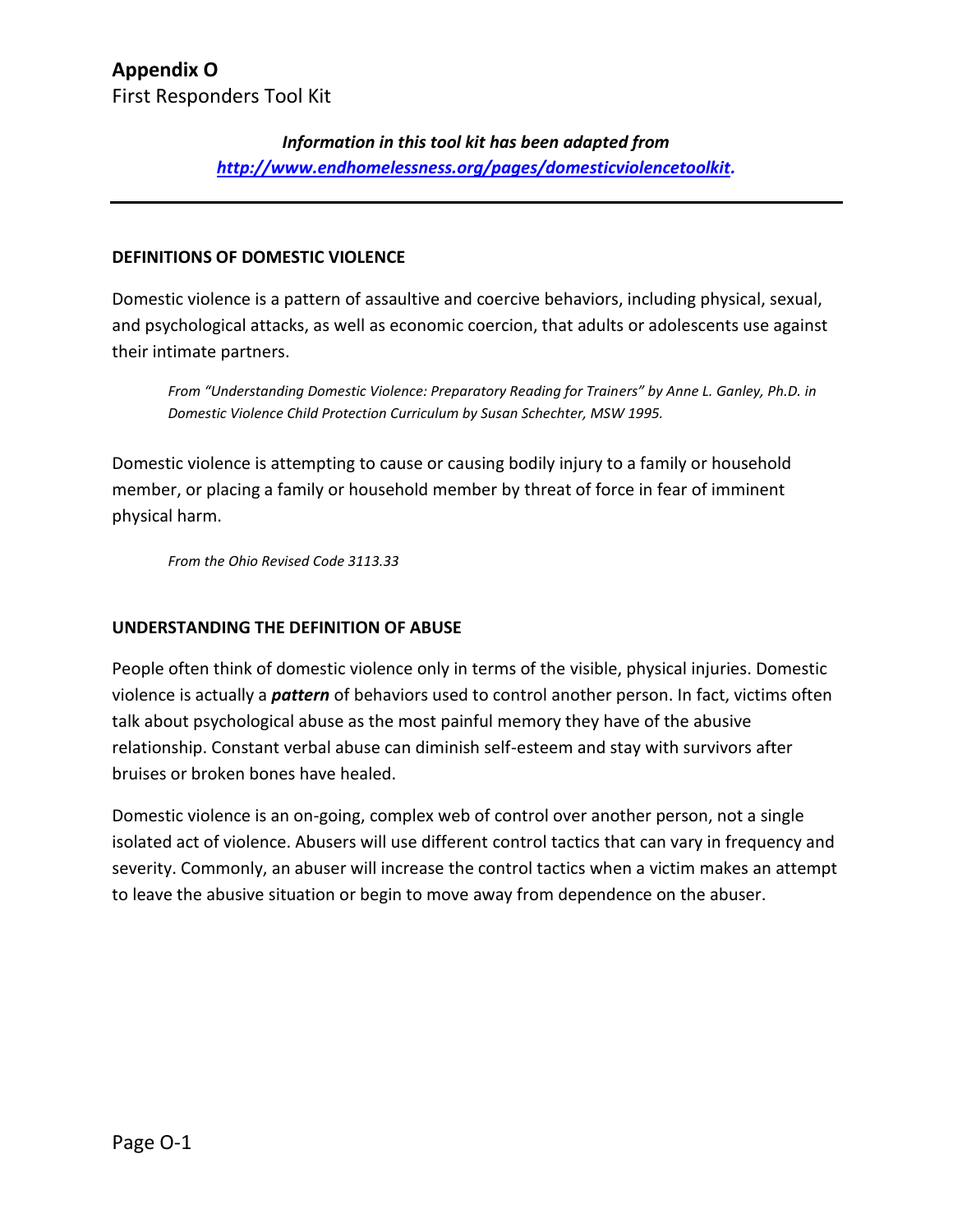First Responders Tool Kit

### **TYPES OF ABUSE**

| Physical Abuse:         | Acts that cause injury or threaten to cause injury, such as pushing,<br>grabbing, slapping, and hitting.                                                                                                                          |
|-------------------------|-----------------------------------------------------------------------------------------------------------------------------------------------------------------------------------------------------------------------------------|
| <b>Emotional Abuse:</b> | Being insulted, put down, being called names or told you are<br>worthless, made to feel crazy.                                                                                                                                    |
| Economic Abuse:         | Withholding money, food, clothing, or other needs, such as<br>medical care; not allowing to go to school, work, or training; or<br>ruining credit.                                                                                |
| Sexual Abuse:           | Forcing unwanted sexual acts.                                                                                                                                                                                                     |
| Using Children:         | Making you feel guilty about the children, using the children as<br>pawns, threatening to take the children away, using visitation as a<br>way to harass, undermining parental authority.                                         |
| <b>Using Animals:</b>   | Abusing or killing family pets to get back at you and the children,<br>harming pets to send the message that "you are next," using the<br>animal as a way to keep you from leaving or forcing you to return<br>to the home.       |
| Threats:                | Making and/or carrying out threats to do something to hurt you,<br>the children, or the animals. Threatening to commit suicide or<br>report you to child welfare.                                                                 |
| Using Male Privilege:   | Treating you like a servant, making all the "big" decisions, or<br>acting like "master of the house." (with male perpetrators)                                                                                                    |
| Intimidation:           | Putting you in fear by using looks, actions, a threatening voice,<br>smashing things, or destroying property.                                                                                                                     |
| Isolation:              | Not allowing you to see people or leave the house.<br>Creating rules around when, where, how, and with whom you<br>spend your time.                                                                                               |
| Stalking:               | Monitoring day-to-day activities and phone conversations,<br>following you, showing up at your place of work or other<br>inappropriate places. Making harassing phone calls both during<br>the relationship and after it is over. |

Other types of abuse may include but are not limited to:

Withholding medications or denying access to mobility devices, threatening immigration status, or threatening to reveal sexual orientation.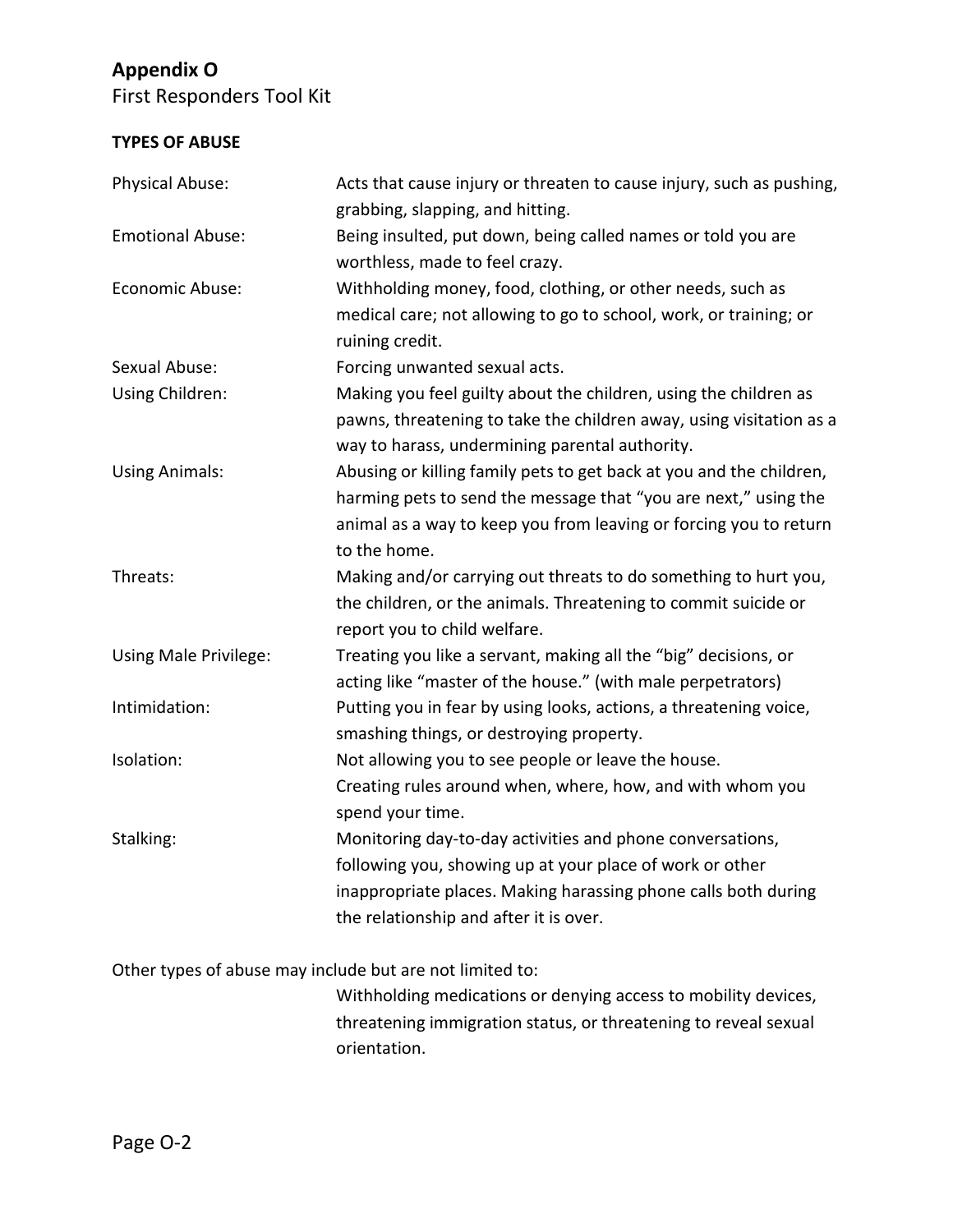First Responders Tool Kit

#### **OHIO DOMESTIC VIOLENCE LAW**

### *This information has been taken from [https://jfs.ohio.gov/RFP/R89170838/Apendix\\_A\\_ODVN\\_toolkit.pdf.](https://jfs.ohio.gov/RFP/R89170838/Apendix_A_ODVN_toolkit.pdf)*

Ohio law defines domestic violence as doing any of the following to a "Family or Household Member":

- 1. Knowingly cause or attempt to cause physical harm.
- 2. Recklessly cause serious physical harm.
- 3. By threat of force, knowingly causing a family or household member to believe the offender will cause imminent physical harm.

Ohio law defines Family or Household Member as:

- 1. The natural parent of any child of whom the offender is the other natural parent or putative (presumed) natural parent, or
- 2. Any of the following who resides with or has resided with the offender at any time:
	- a. Spouse, former spouse, or person living as a spouse\*;
	- b. Parent or child of the offender or another person related by blood or marriage to the offender;
	- c. Parent or child of a spouse, person living as a spouse, former spouse of the offender, or another person related by blood or marriage to a spouse, former spouse, or person living as a spouse of the offender.

\*"Person living as a spouse" means:

- a. A person who is living with or has lived with the offender in a common law marriage. Note: Common law marriage is no longer recognized in Ohio.
- b. A person who otherwise is cohabitating with the offender or has otherwise cohabitated with the offender within the five years previous to the incident in question.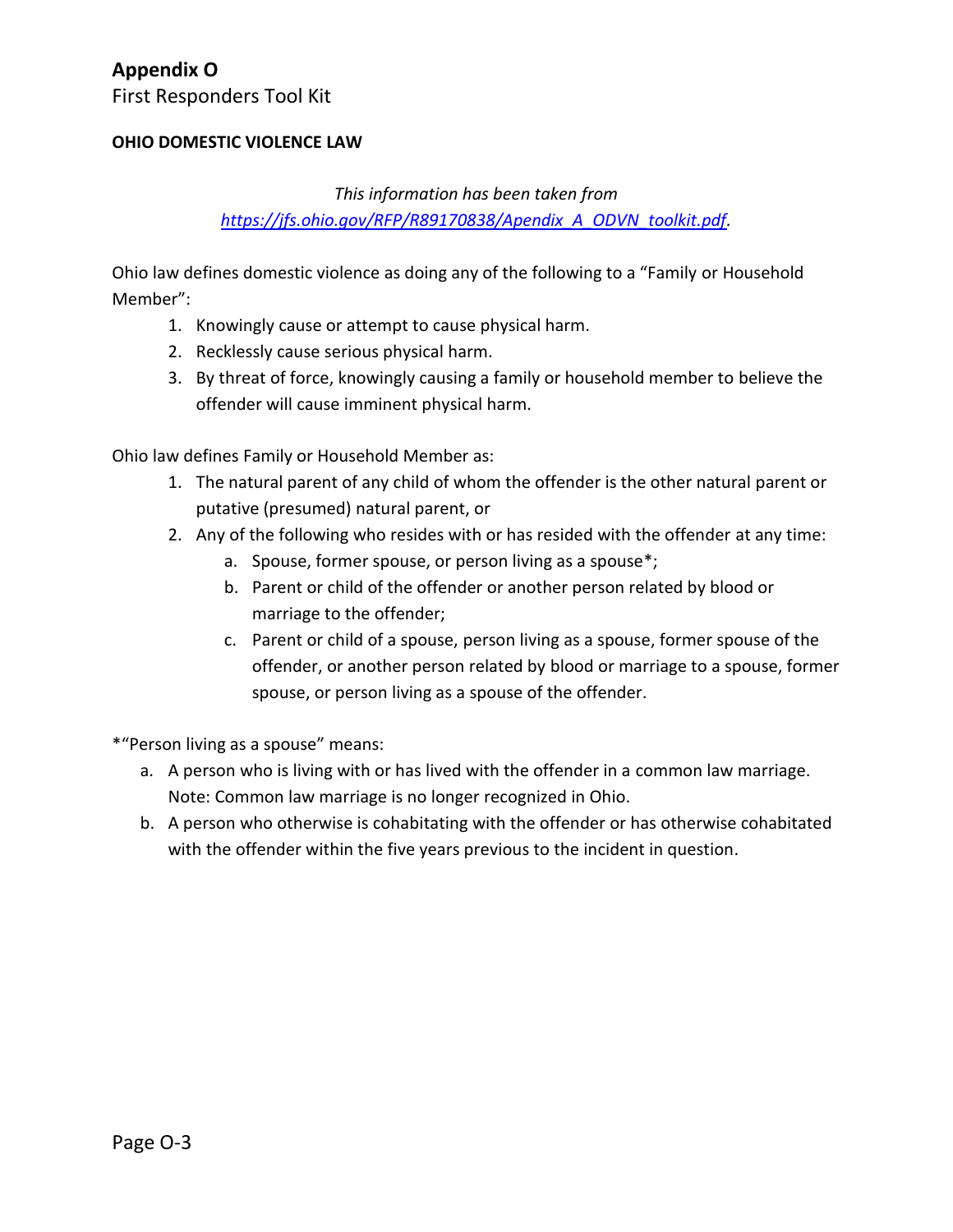First Responders Tool Kit

#### **PROTECTION ORDERS**

Obtaining a protection order can be a confusing and complicated process. An advocate can help you walk through the steps of this process; however, you are also able to access protection orders on your own. Two types of protection orders are available in the State of Ohio**.**

#### Temporary Protection Order (TPO)

A TPO is issued in Municipal or Common Pleas Court to protect victims of certain crimes, including domestic violence. A TPO is a temporary order intended to ensure the safety and protection of the crime victim.

You can apply for a TPO if:

- a. You are considered a family and or household member by statute, **AND**
- b. A criminal charge of Domestic Violence, Felonious Assault, Aggravated Assault, Assault, Menacing by Stalking, or Aggravated Trespass has been filed.

#### Civil Protection Order (CPO)

A CPO is issued by the Domestic Relations Court to protect victims of domestic violence. A CPO is intended to prevent further domestic violence. It orders someone who has been abusive to do or not to do certain things in the future. You should consider requesting a CPO even if you have a TPO from a criminal court because a CPO lasts longer.

You can apply for a CPO if:

- a. You are related to the abuser by blood or marriage;
- b. You are living with or have lived as a spouse or partner with the abuser during the past five years;
- c. You used to be married to the abuser; or
- d. You have a child with the abuser, whether or not you ever married or lived together; **AND THE ABUSER**
- e. Attempted to cause or recklessly caused you physical harm;
- f. Made you believe he/she was going to physically harm you; or
- g. Committed menacing by stalking or aggravated trespass against you.

### **VIOLATION OF A TPO OR A CPO IS A CRIME.**

To obtain forms to file for protection orders, go to

[http://www.supremecourt.ohio.gov/JCS/domesticViolence/protection\\_forms/DVForms/default](http://www.supremecourt.ohio.gov/JCS/domesticViolence/protection_forms/DVForms/default.asp) [.asp.](http://www.supremecourt.ohio.gov/JCS/domesticViolence/protection_forms/DVForms/default.asp)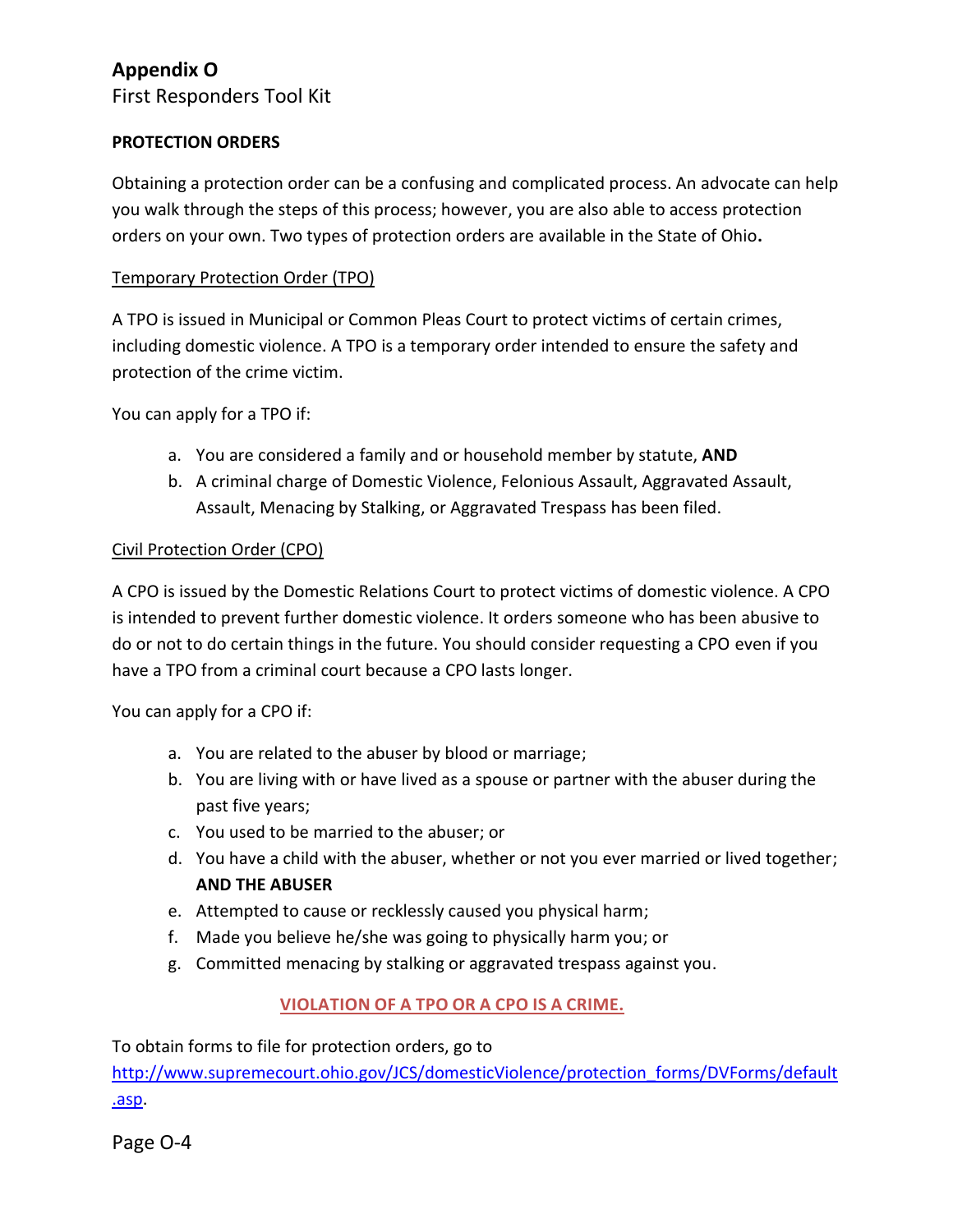First Responders Tool Kit

#### **DV-INFORMED TIPS FOR FINDING SAFE HOUSING**

Finding a new place to live can feel exciting and stressful for anyone, but if you are a survivor escaping domestic violence, it can feel both overwhelming and liberating. There are safety concerns that survivors must often keep in mind. Listed below are tips specifically for survivors on how to navigate the process for finding a safe place to live, including:

- Tips for Finding a Safe Neighborhood;
- Tips for Your New Home;
- Tips for Regaining Financial Independence; and
- Tips for Staying Connected to Support Systems.

### **Tips for Finding a Safe Neighborhood**

Tip 1: Visit the neighborhood at various times throughout the day and night. A neighborhood can look pleasant and quiet during the day when most people are at work and/or school. Try to go back to the location in the evenings and on weekends. You may get a different perspective.

Tip 2: Pay attention to how well the streets are lit. Are there any broken or burned out lights? Are sidewalks and alley ways too dark?

Tip 3: If you drive, notice where and when available parking spaces are located. Street parking may be the only option for you. If this is the case, try to get a good idea of when spaces in front of your residence are available and if you can avoid walking a long way, especially at night.

Tip 4: It is always a good idea to identify where the local law enforcement station is located and how often they patrol the area. Being able to view the neighborhood at different times of the day and night may give you a chance to observe whether or not there is a police presence in the area. Inquire about any neighborhood watch groups that patrol the streets at night, providing an extra layer of community safety.

Tip 5: If you use public transportation, make sure you locate the nearest bus stops. In many neighborhoods the bus stops are near wooded areas. Be mindful of these dark, unlit areas, especially at night when fewer people are around.

Tip 6: If you have children that walk to school, identify a safe route for them to take and develop a strategy for ensuring that they make it to and from their destination safely.

Tip 7: Look up the crime statistics for the neighborhood you're considering by visiting [http://www.ocjs.ohio.gov/crime\\_stats\\_reports.stm.](http://www.ocjs.ohio.gov/crime_stats_reports.stm)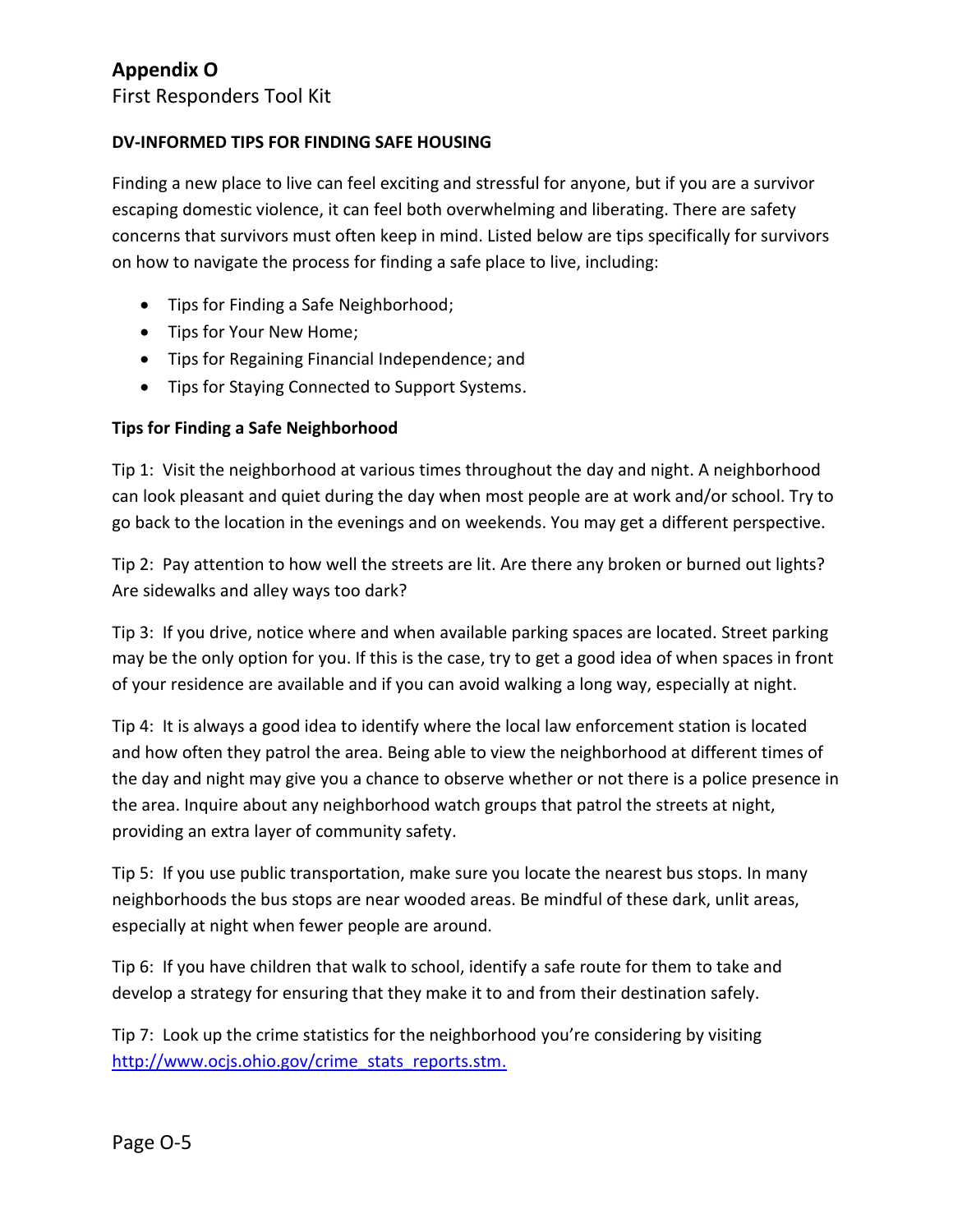First Responders Tool Kit

### **Tips for Your New Home**

Now that you have made the courageous decision to leave and find your own safe place to live, keep these safety tips in mind.

Tip 1: Consider getting a PO Box. Having a PO Box is a good safety measure for several reasons:

- If you are relocating temporarily or find that you need to relocate quickly, it minimizes the need for changing your address or having to go back to an unsafe situation to get your mail.
- It minimizes the risk of your abuser accessing your personal information.
- Having a PO Box can also be a safer option if you are still in an abusive relationship and want to begin receiving mail about available housing options, properties, etc.
- Apartment complex mailboxes are sometimes situated either outside of the entryway or on a walk way several feet from the entrance. This could potentially put you in a vulnerable situation if someone were to follow you home.

To inquire about obtaining a PO Box, contact your local US Post Office. You can locate a post office by going to [www.usps.com.](http://www.usps.com/)

**Safety Alert!** If you decide *not* to get a PO Box, be sure your name is *not* on the mailbox so that no one can locate your apartment.

Tip 2: Inquire about front door security, and plan for your safety. As you check out various apartment buildings and residences, consider the following safety elements:

- Does the building have a secured entryway? Check to see how all entrances and exits are secured.
- Does the building have a person at the front desk or in the rental office? If so, be sure to know if the front desk or rental office person is responsible for letting visitors in the building/complex?
- If there is a person who manages the front desk or rental office, give him or her the name and picture of anyone you do not want visiting you, as well as a copy of the protection order, if there is one in place.
- Have a back-up plan for what you will do if the unwanted visitor is able to enter the front door or apartment building. You might want to consider asking the desk manager or rental office to call the police and notify you immediately if this happens.
- If the apartment has an intercom system through which the resident buzzes the visitor in, take your time and make sure you identify each person calling you. Ask if they are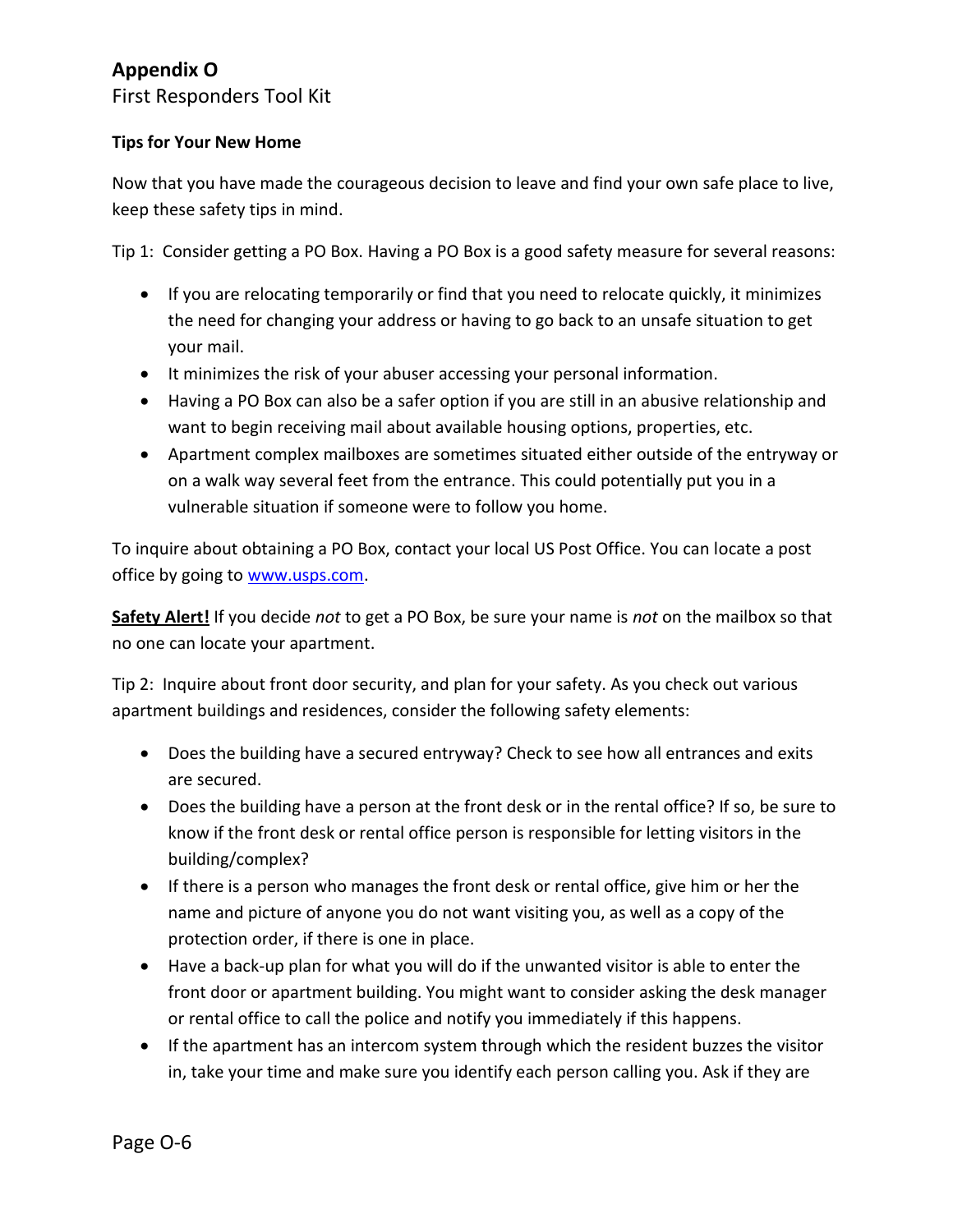First Responders Tool Kit

alone or any other questions that will help you to feel safe about letting the visitor into your building.

- If someone you do not want in the building does get buzzed in by a desk person or another resident, keep a record of when it happens and report it to the building manager or landlord. In buildings without front desk security personnel, a general memo can be posted reminding tenants not to allow strangers into the building.
- Make sure that your name and apartment number do not appear on the intercom system or on the mailboxes.

Tip 3: Assess safety in stairwells and elevators.

- If your apartment building does not have an elevator, make sure that the stairwell is well lit. Be aware of any alcoves or blind spots.
- If the building has an elevator, ask the building manager if security cameras are installed and if the elevator has an emergency button. Consider getting instructions on how to contact someone if an emergency occurs in the elevator.

Tip 4: Assess parking safety.

- If you drive, be mindful of where you have to park in relationship to your front door. Always check out whether there is adequate lighting for street, garage, or lot parking.
- If you have to park on the street, inquire about any parking permits you may need.
- Some garages and large parking lots have emergency call boxes and security cameras; make sure you are aware of where they are located. Inquire if those amenities are available.

Tip 5: Secure windows on the ground level. Check to see if the apartment windows on or near the ground level have security mechanisms built in such as iron bars or extra locking features on the inside windows.

Tip 6: Learn strategies for keeping yourself safe. You may want to consider taking a class to learn strategies for keeping yourself safe and responding to abuse, harassment, and assault.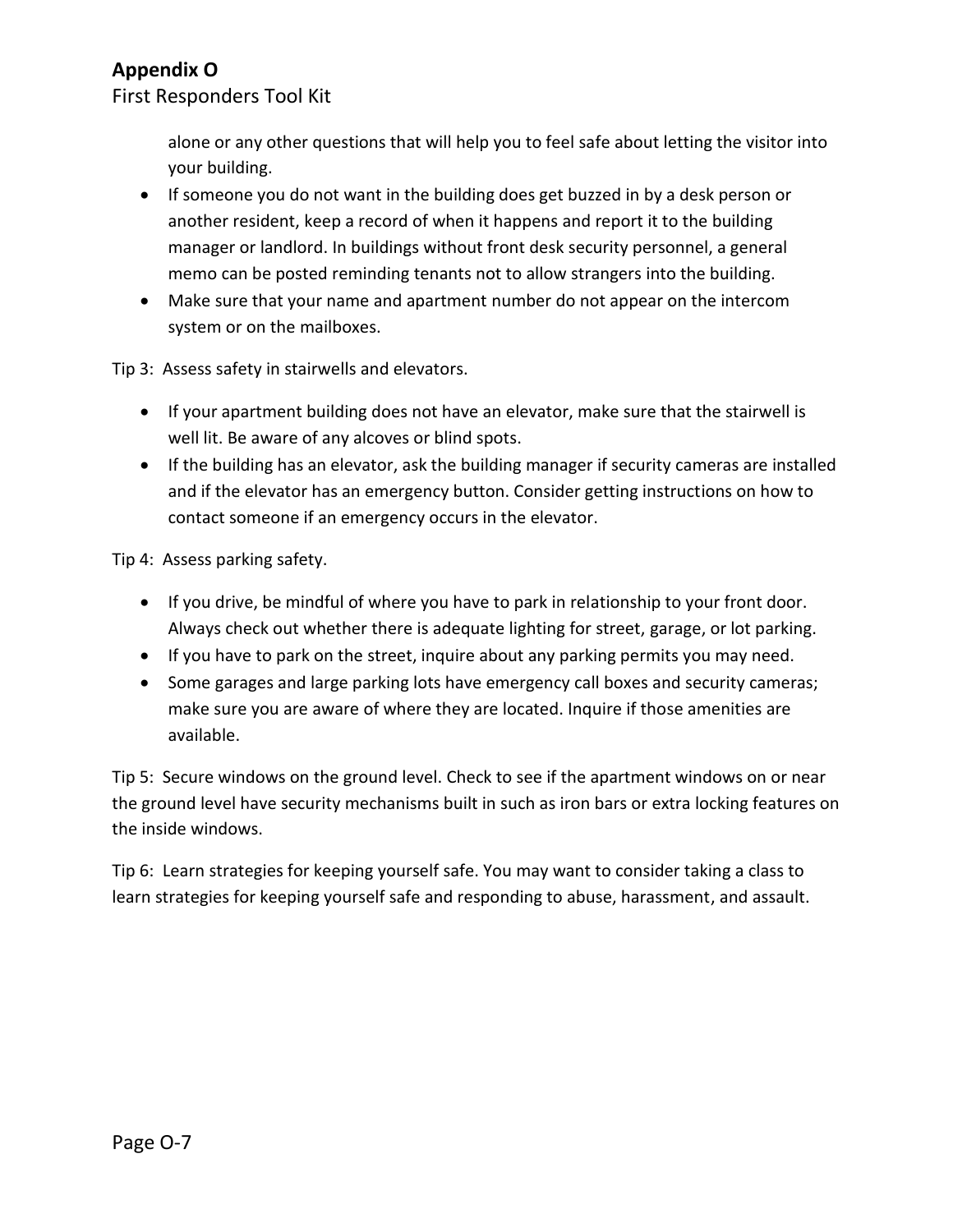First Responders Tool Kit

### **Tips for Reclaiming Your Financial Independence**

Economic abuse is part of the cycle of violence that often plagues survivors well after they have left an abusive relationship. Economic abuse includes such things as:

- Damaged credit by the abuser;
- Stolen funds; and
- Limited to no control over your personal finances.

Tip 1: Get your credit report. This is the critical first step to getting your financial life back on track. By obtaining a copy of your credit report, you will be able to see any and all debts that have gone into collections. You may not even be aware that you have debt. If your abusive partner had access to your personal information and could open credit cards or other accounts in your name or jointly, and if they are in default, they will likely be on your credit report. The contact information of each creditor is usually listed on the report so that you can contact them directly to resolve any issues. By law, you are entitled to one free credit report each year. You can go to [www.annualreport.com](http://www.annualreport.com/) to obtain your free copy.

Knowing what's on your credit report and knowing your credit score is important for many reasons, including securing housing. Landlords often require a credit history. If you're armed with information and a plan to resolve credit issues, some landlords will negotiate with you.

**Safety Alert!** When obtaining your credit report, keep the following safety precautions in mind:

- If you are still in the house with your abuser, have a website ready to switch to if he/she enters the room;
- Delete all temporary files and history on your computer; and
- If the credit report is being mailed to you and you do not have a new address yet, consider the following:
	- $\circ$  If you are already working with an advocate in the community, ask for assistance using their computer and mailing the report to their office.
	- $\circ$  You may also want to consider having the report mailed to your job or a trusted friend or relative.

Tip 2: Keep a log of your spending. Every day for one week write down everything that you spend money on and how much you spend. If on Monday you buy a cup of coffee for breakfast and it costs \$1.50, write that down. If you buy lunch for \$7.35, write that down. If you buy a candy bar out of the vending machine for \$0.65, write that down. You may be amazed at your spending habits.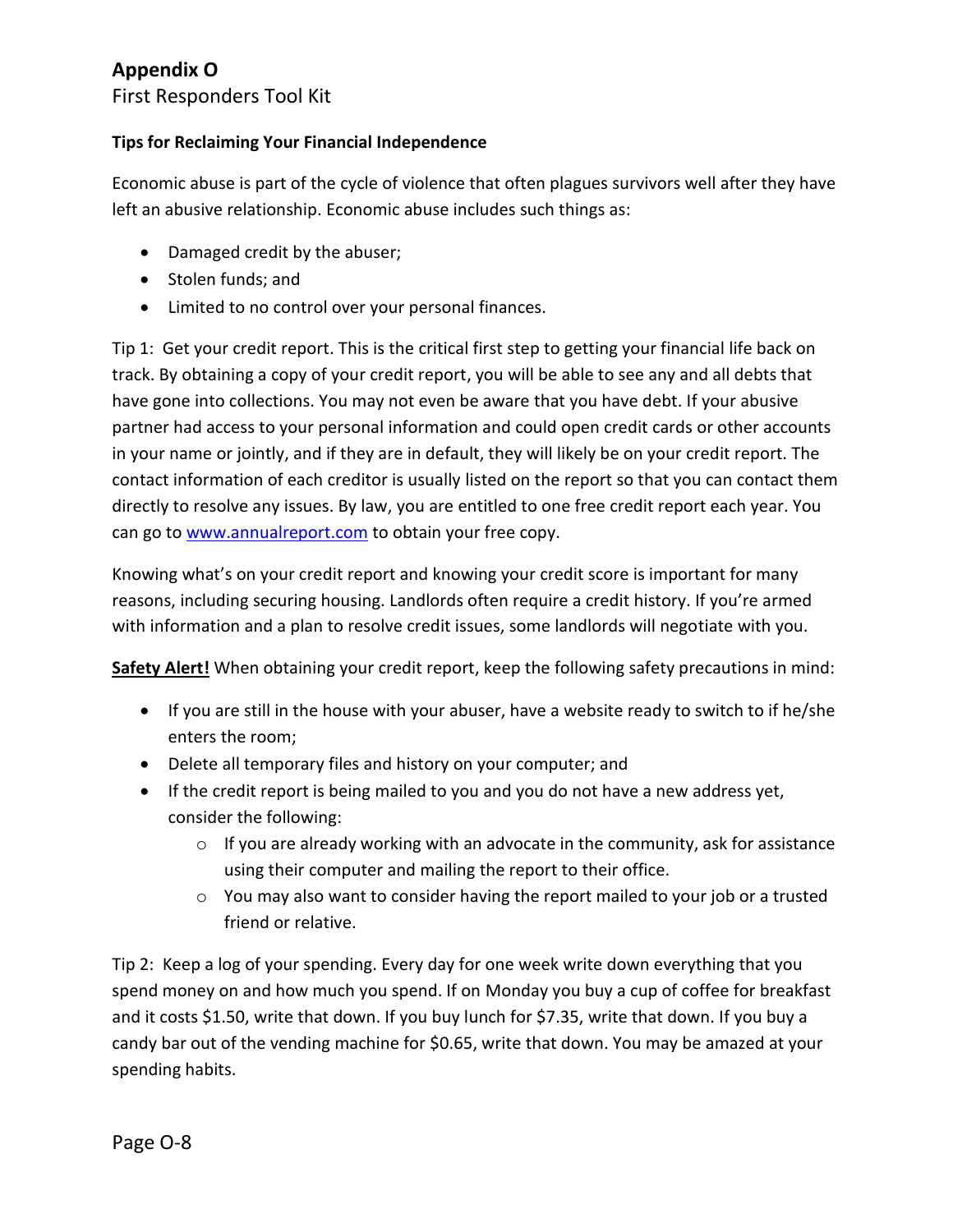First Responders Tool Kit

Tip 3: Save money. Figure out where you can save money. Once you have tracked your spending for one week, use that information to figure out where you can decrease your spending and possibly move that money toward paying down debt or going into savings.

Tip 4: Create a cost of living plan. Once you have checked your credit report and have figured out exactly what your debts are and how you spend your money, write out a cost of living plan based on your monthly expenses and income. A cost of living plan can help you track how much money you need to live on each month. Depending on how comfortable you are with doing this, you may want to get help from an advocate.

Tip 5: Seek financial management assistance. Many local agencies offer budgeting and financial planning classes, workshops, and even one-on-one counseling. Some organizations have specific groups for survivors of domestic violence. Ask your advocate or contact the Ohio Domestic Violence Network for suggestions.

Once you have secured your own housing and have regained your independence, you may find it helpful to connect with or remain connected to support networks who understand what you've been through and can assist you. The following organizations are organizations that provide resources for such things as counseling, legal assistance, medical care, support groups, and general advocacy for domestic violence survivors.

- Ohio Domestic Violence Network (800) 934-9840
- National Domestic Violence Hotline (800) 799-7233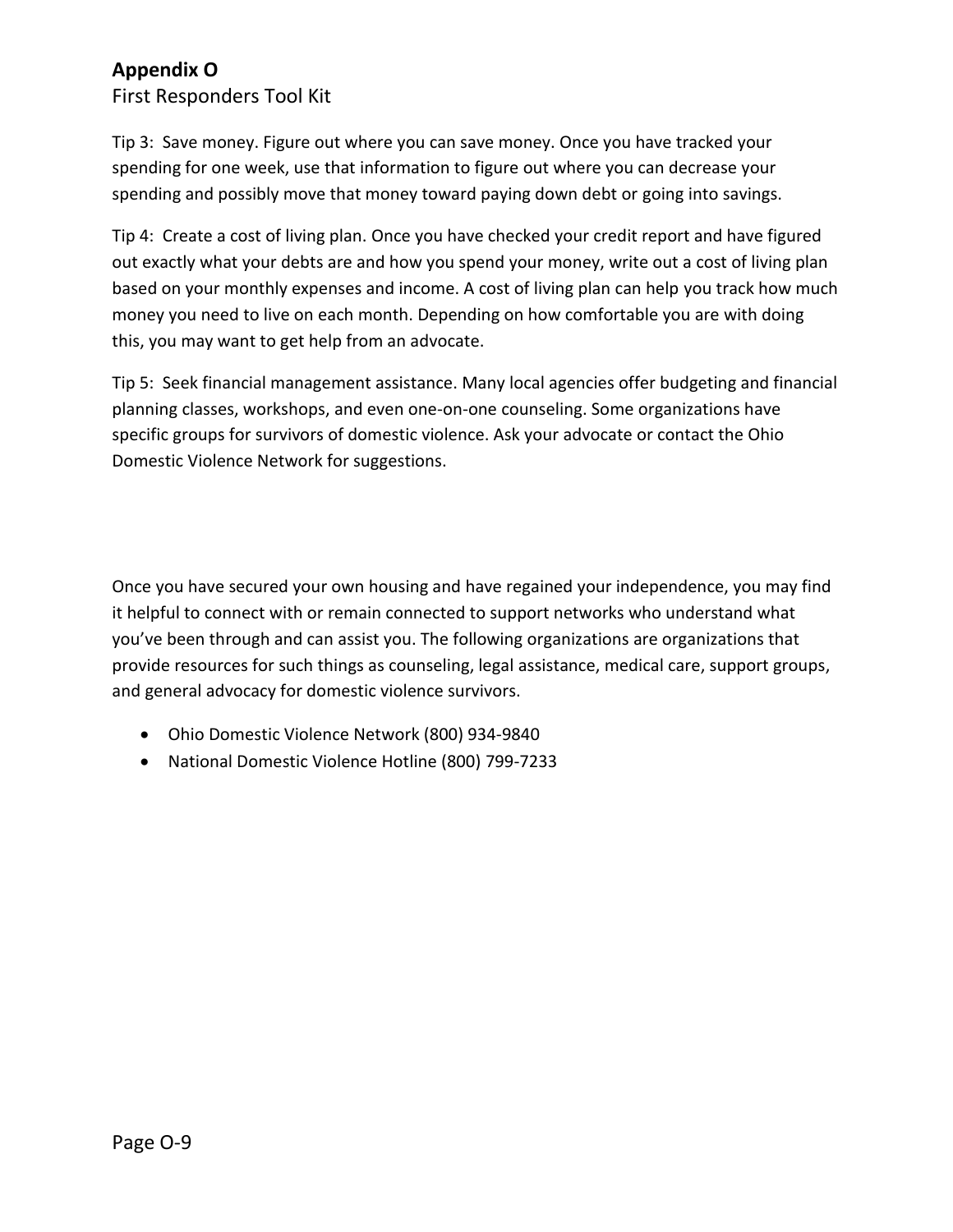First Responders Tool Kit

### **DOMESTIC VIOLENCE RESOURCES IN OHIO BY COUNTY**

*Resource list is taken from [https://jfs.ohio.gov/RFP/R89170838/Apendix\\_A\\_ODVN\\_toolkit.pdf.](https://jfs.ohio.gov/RFP/R89170838/Apendix_A_ODVN_toolkit.pdf)* 

| <b>County</b>   | <b>Shelter</b>                                            | <b>City</b>             | <b>Phone Number</b> |
|-----------------|-----------------------------------------------------------|-------------------------|---------------------|
| <b>Adams</b>    | Reach Out, Inc.                                           | <b>Manchester</b>       | 800-448-2273        |
| Allen           | <b>Crossroads Crisis Center</b>                           | Lima                    | 877-228-HELP        |
| <b>Ashland</b>  | <b>Domestic Violence Shelter</b>                          | <b>Mansfield</b>        | 800-931-7233        |
| Ashtabula       | Homesafe, Inc.                                            | <b>Ashtabula</b>        | 800-952-2873        |
| <b>Athens</b>   | <b>My Sister's Place</b>                                  | <b>Athens</b>           | 800-443-3402        |
| <b>Auglaize</b> | <b>Auglaize County Crisis Center</b>                      | Wapakoneta              | 419-738-5511        |
| <b>Belmont</b>  | <b>Tri-County Help Center</b>                             | <b>St. Clairsville</b>  | 800-695-1639        |
| <b>Brown</b>    | <b>YWCA House of Peace</b>                                | <b>Batavia</b>          | 800-540-4764        |
|                 |                                                           |                         | 513-753-7281        |
| <b>Butler</b>   | <b>Dove House</b>                                         | <b>Hamilton</b>         | 800-618-6523        |
| <b>Carroll</b>  | Harbor House, Inc.                                        | <b>New Philadelphia</b> | 888-214-3927        |
|                 |                                                           |                         | 330-364-1974        |
|                 | <b>Carita's House</b>                                     | <b>Carrollton</b>       | 330-627-5765        |
| Champaign       | <b>Project Woman</b>                                      | Springfield             | 800-634-9893        |
| <b>Clark</b>    | <b>Project Woman</b>                                      | Springfield             | 800-634-9893        |
| <b>Clermont</b> | <b>YWCA House of Peace</b>                                | <b>Batavia</b>          | 800-540-4764        |
|                 |                                                           |                         | 513-753-7281        |
| <b>Clinton</b>  | Highland/Clinton DV Program Wilmington                    |                         | 866-296-5415        |
|                 | <b>Family Violence Prevention Center of Greene County</b> |                         |                     |
|                 |                                                           | <b>Xenia</b>            | 937-372-4552        |
|                 | <b>YWCA House of Peace</b>                                | <b>Batavia</b>          | 800-540-4764        |
|                 |                                                           |                         |                     |

**513-753-7281**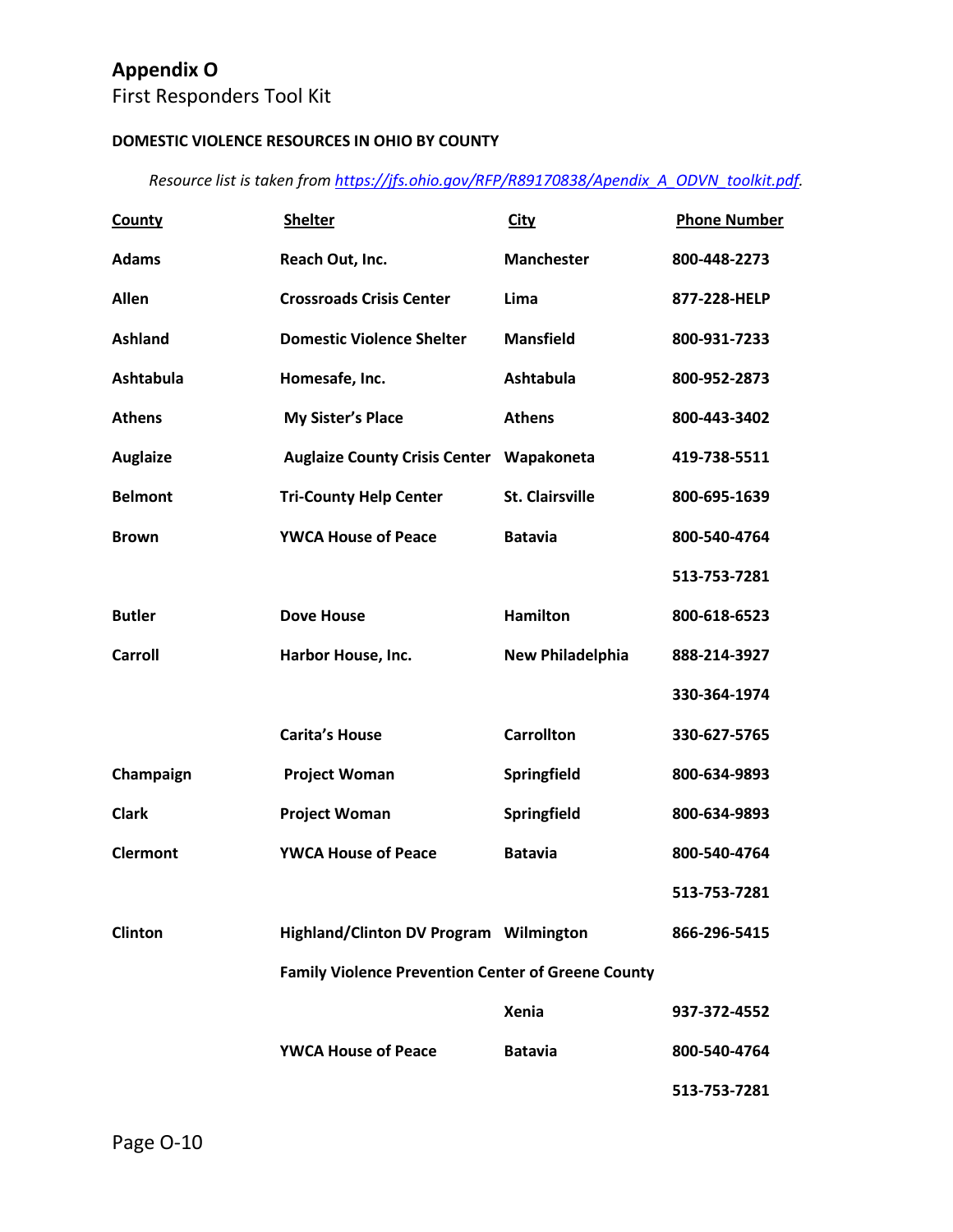First Responders Tool Kit

| Columbiana       | <b>Christina House</b>                   | Lisbon                 | 330-420-0036 |
|------------------|------------------------------------------|------------------------|--------------|
| Coshocton        | <b>First Step</b>                        | Coshocton              | 740-622-9533 |
| Crawford         | <b>Turning Point</b>                     | <b>Marion</b>          | 800-232-6505 |
| Cuyahoga         | <b>Domestic Violence Center</b>          | Cleveland              | 216-391-HELP |
|                  | <b>Jewish Family Services Assoc.</b>     | <b>Cleveland</b>       | 216-691-SAFE |
|                  | <b>West Side Catholic Center</b>         | Cleveland              | 216-631-4141 |
|                  | <b>East Side Catholic Shelter</b>        | <b>Cleveland</b>       | 216-641-8989 |
| <b>Darke</b>     | <b>Shelter from Violence</b>             | <b>Greenville</b>      | 937-548-2020 |
| <b>Defiance</b>  | <b>House of Ruth</b>                     | <b>Defiance</b>        | 800-782-8555 |
|                  | <b>Women &amp; Family Services</b>       | <b>Defiance</b>        | 800-782-4906 |
| <b>Delaware</b>  | <b>CHOICES</b>                           | <b>Columbus</b>        | 614-224-4663 |
|                  | <b>Turning Point</b>                     | <b>Marion</b>          | 800-232-6505 |
| <b>Erie</b>      | <b>Safe Harbour DV Shelter</b>           | Sandusky               | 800-953-2207 |
|                  |                                          |                        | 419-626-2200 |
| <b>Fairfield</b> | <b>The Lighthouse</b>                    | Lancaster              | 740-687-4423 |
| <b>Fayette</b>   | <b>My Sister's House</b>                 | <b>Washington C.H.</b> | 740-572-2919 |
| <b>Franklin</b>  | <b>CHOICES</b>                           | <b>Columbus</b>        | 614-224-4663 |
| <b>Fulton</b>    | <b>House of Ruth</b>                     | <b>Defiance</b>        | 800-782-8555 |
|                  | <b>Women &amp; Family Services</b>       | <b>Defiance</b>        | 800-782-4906 |
| Gallia           | <b>Serenity House, Inc.</b>              | <b>Gallipolis</b>      | 800-942-9577 |
| Geauga           | WomenSafe, Inc.                          | Chardon                | 888-285-5665 |
| Greene           | <b>Family Violence Prevention Center</b> |                        |              |
|                  |                                          | <b>Xenia</b>           | 937-372-4552 |
| <b>Guernsey</b>  | <b>Haven of Hope</b>                     | Cambridge              | 800-304-HOPE |
| <b>Hamilton</b>  | <b>YWCA Battered Women's Shelter</b>     |                        |              |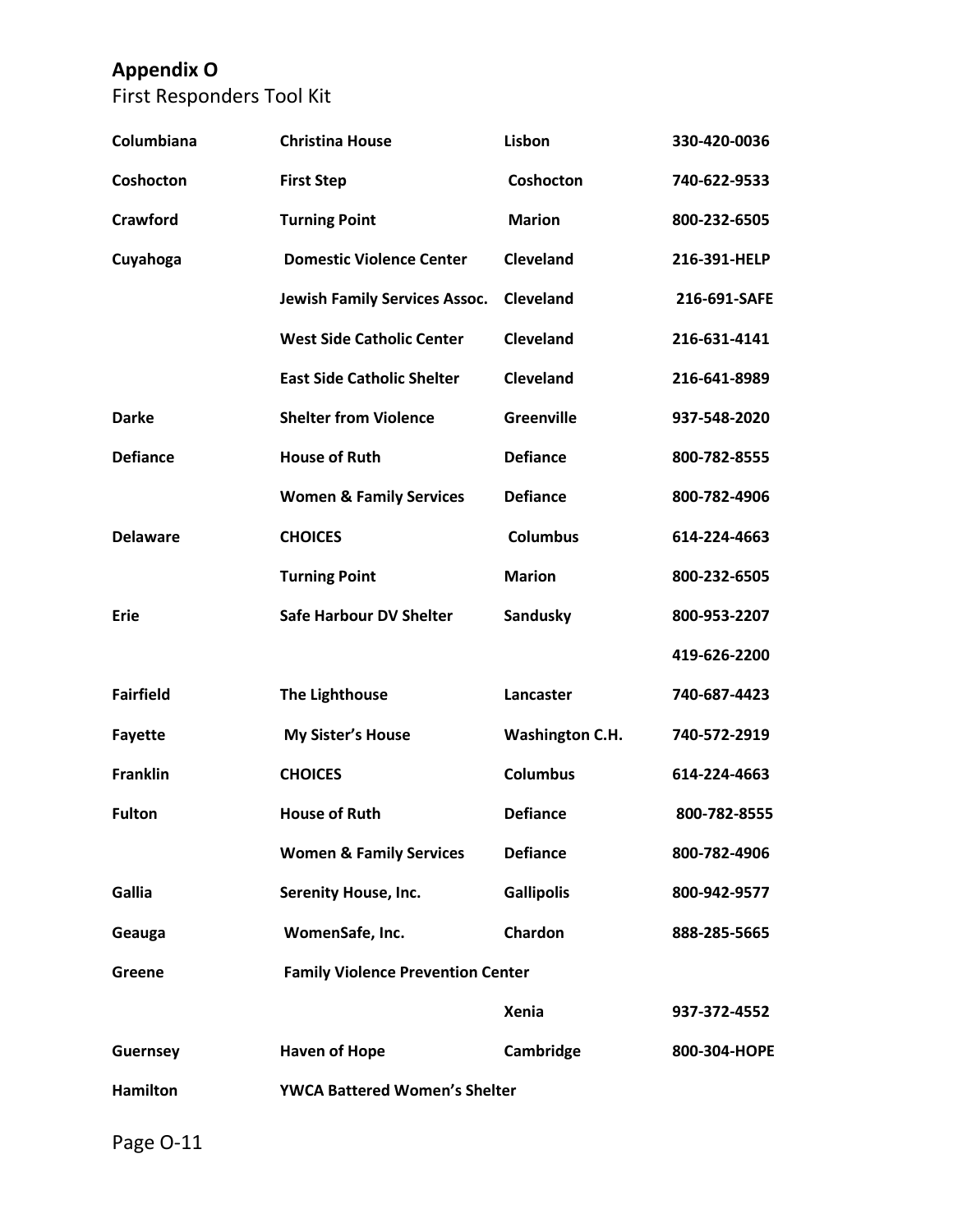First Responders Tool Kit

|                  |                                                 | Cincinnati             | 888-872-9259 |
|------------------|-------------------------------------------------|------------------------|--------------|
|                  | <b>Rape Crisis &amp; Abuse Center</b>           | Cincinnati             | 888-872-9259 |
| <b>Hancock</b>   | <b>Open Arms DV &amp; Rape Crisis Services</b>  |                        |              |
|                  |                                                 | <b>Findlay</b>         | 419-422-4766 |
| <b>Hardin</b>    | <b>Crossroads Crisis Center</b>                 | Lima                   | 877-228-HELP |
| <b>Harrison</b>  | <b>Tri-County Help Center</b>                   | <b>St. Clairsville</b> | 800-695-1639 |
| <b>Henry</b>     | <b>House of Ruth</b>                            | <b>Defiance</b>        | 800-782-8555 |
|                  | <b>Women &amp; Family Services</b>              | <b>Defiance</b>        | 800-782-4906 |
| Highland         | <b>Highland/Clinton DV Program</b>              | <b>Hillsboro</b>       | 800-339-5066 |
| <b>Hocking</b>   | My Sister's Place                               | <b>Athens</b>          | 800-443-3402 |
| <b>Holmes</b>    | <b>Every Woman's House</b>                      | Wooster                | 800-686-1122 |
| <b>Huron</b>     | Domestic Violence Shelter, Inc. Mansfield       |                        | 800-931-7233 |
|                  | <b>Safe Harbour DV Shelter</b>                  | Sandusky               | 800-953-2207 |
|                  |                                                 |                        | 419-626-2200 |
| <b>Jackson</b>   | <b>Serenity House, Inc.</b>                     | <b>Gallipolis</b>      | 800-942-9577 |
| <b>Jefferson</b> | ALIVE, Inc.                                     | <b>Steubenville</b>    | 888-611-7233 |
| <b>Knox</b>      | <b>New Directions</b>                           | Mt. Vernon             | 740-397-4357 |
| Lake             | <b>Forbes House</b>                             | <b>Painesville</b>     | 440-357-1018 |
|                  |                                                 |                        | 440-953-9779 |
| Lawrence         | <b>Lawrence County Helping Hands Task Force</b> |                        |              |
|                  |                                                 | Ironton                | 888-372-7433 |
|                  |                                                 |                        | 740-532-7111 |
| Licking          | <b>Center for New Beginnings</b>                | <b>Newark</b>          | 800-686-2760 |
| Logan            | <b>Project Woman</b>                            | Springfield            | 800-634-9893 |
| Lorain           | <b>Genesis House</b>                            | <b>Elyria</b>          | 866-213-1188 |
|                  |                                                 |                        |              |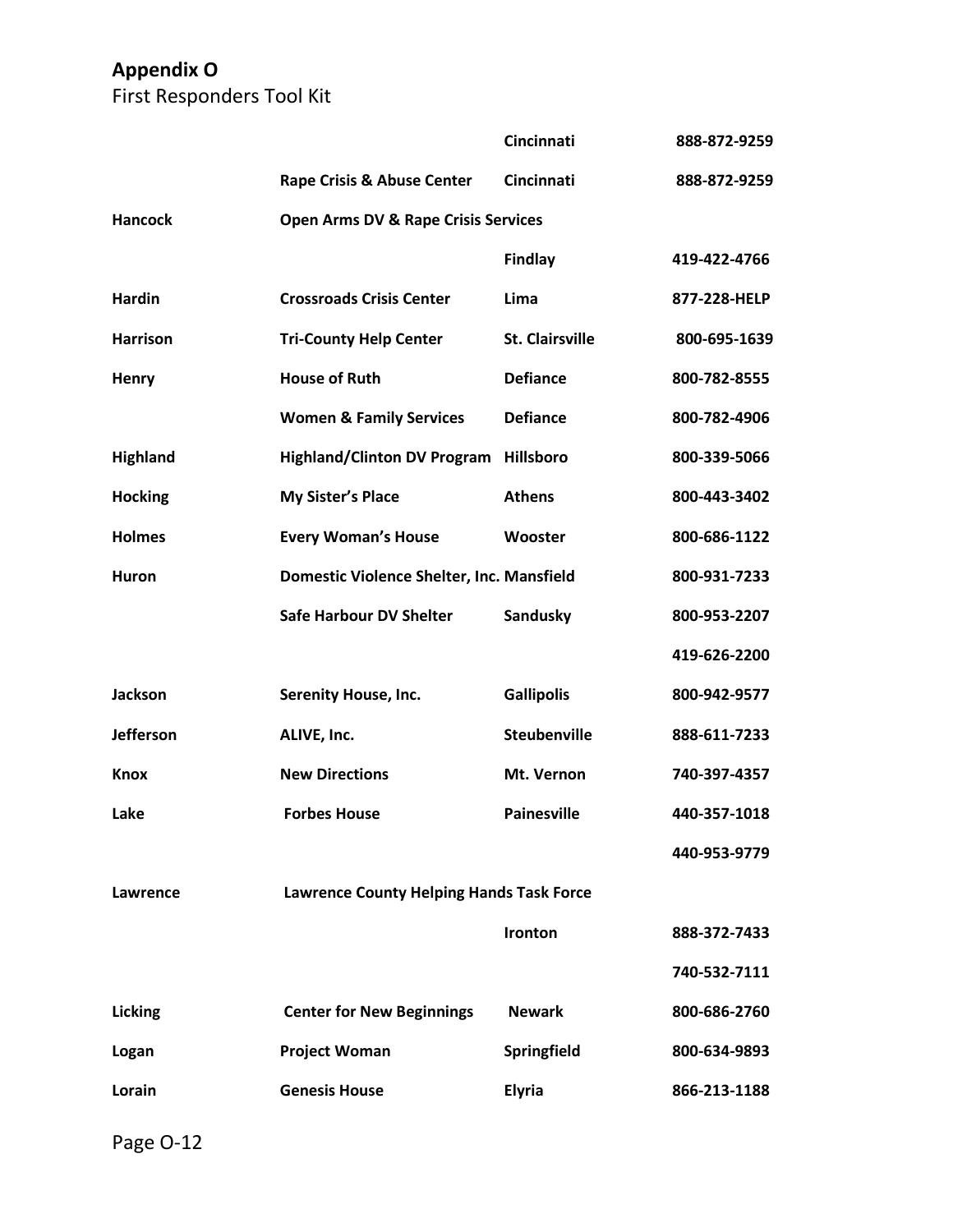First Responders Tool Kit

|                  |                                           |                        | 440-323-3400 |
|------------------|-------------------------------------------|------------------------|--------------|
| Lucas            | <b>YWCA Battered Woman Shelter Toledo</b> | 419-241-7386           |              |
|                  |                                           |                        | 888-341-7386 |
| <b>Madison</b>   | <b>A Friend's House</b>                   | London                 | 800-301-1447 |
|                  |                                           |                        | 740-852-7761 |
|                  | <b>CHOICES</b>                            | <b>Columbus</b>        | 614-224-4663 |
| <b>Mahoning</b>  | <b>Sojourner House</b>                    | Youngstown             | 330-747-4040 |
| <b>Marion</b>    | <b>Turning Point</b>                      | <b>Marion</b>          | 800-232-6505 |
| Medina           | <b>Battered Women's Shelter</b>           | <b>Medina</b>          | 877-414-1344 |
| <b>Meigs</b>     | <b>Serenity House, Inc.</b>               | <b>Gallipolis</b>      | 800-942-9577 |
| <b>Mercer</b>    | <b>Family Crisis Network</b>              | Celina                 | 419-586-1133 |
| Miami            | <b>Family Abuse Shelter</b>               | <b>Troy</b>            | 800-351-7347 |
| <b>Monroe</b>    | <b>Tri-County Help Center</b>             | <b>St. Clairsville</b> | 800-695-1639 |
| Montgomery       | <b>Artemis Center</b>                     | <b>Dayton</b>          | 937-222-SAFE |
|                  | YWCA Shelter & Housing Ntwk. Dayton       |                        | 937-222-SAFE |
| <b>Morgan</b>    | <b>Transitions</b>                        | <b>Zanesville</b>      | 740-454-3213 |
| <b>Morrow</b>    | <b>Turning Point</b>                      | <b>Marion</b>          | 800-232-6505 |
| <b>Muskingum</b> | <b>Transitions</b>                        | Zanesville             | 740-454-3213 |
| <b>Noble</b>     | <b>Haven of Hope</b>                      | Cambridge              | 800-304-HOPE |
|                  | EVE, Inc.                                 | <b>Marietta</b>        | 800-974-3111 |
| <b>Ottawa</b>    | <b>Safe Harbour DV Shelter</b>            | Sandusky               | 800-953-2207 |
|                  |                                           |                        | 419-626-2200 |
| <b>Paulding</b>  | <b>House of Ruth</b>                      | <b>Defiance</b>        | 800-782-8555 |
|                  | <b>Women &amp; Family Services</b>        | <b>Defiance</b>        | 800-782-4906 |
| <b>Perry</b>     | <b>Transitions</b>                        | <b>Zanesville</b>      | 740-454-3213 |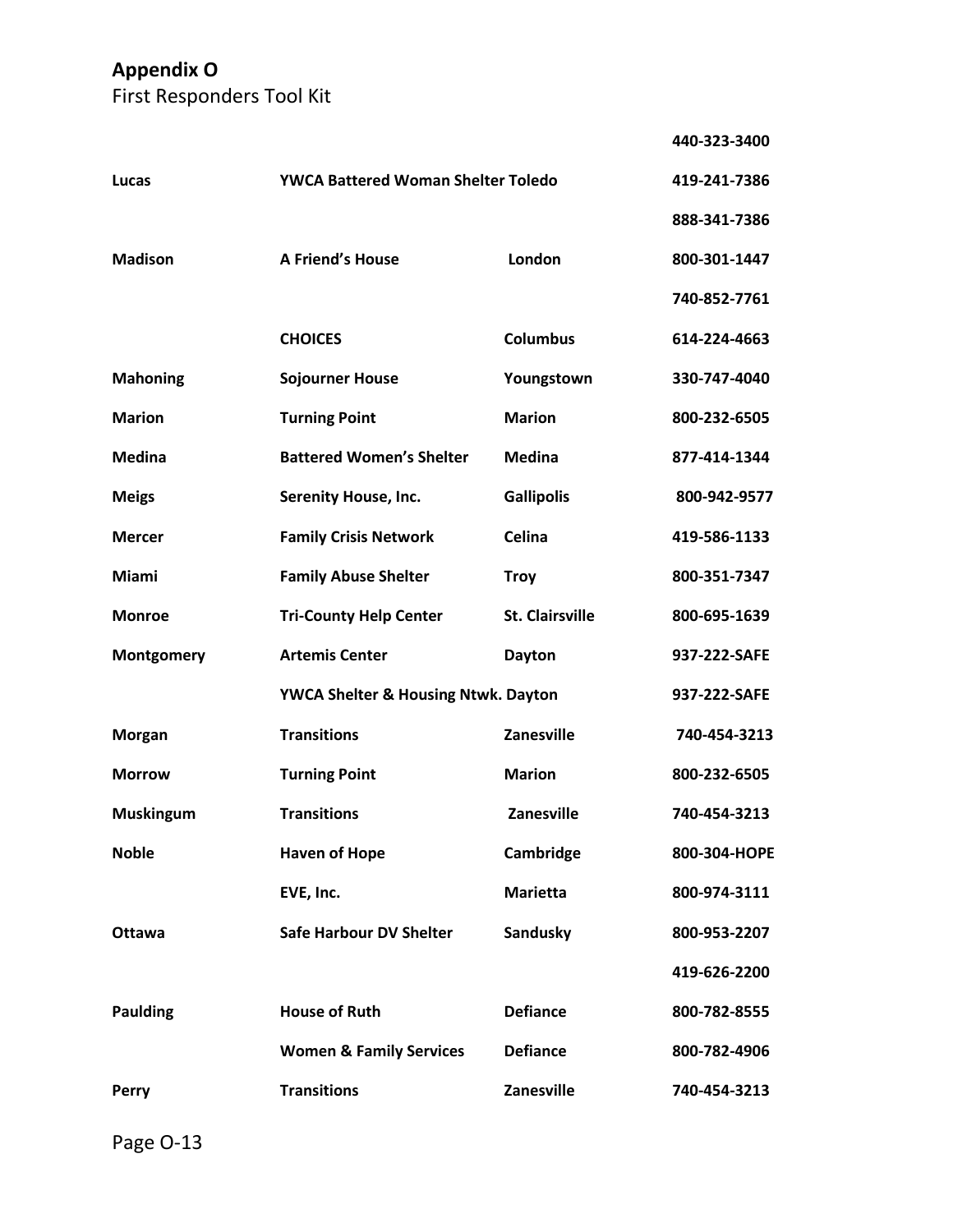First Responders Tool Kit

| Pickaway          | Haven House of Pickaway Co. Circleville    |                         | 740-477-9113 |
|-------------------|--------------------------------------------|-------------------------|--------------|
| <b>Pike</b>       | <b>Pike County Partnership against DV</b>  |                         |              |
|                   |                                            | Waverly                 | 740-947-1611 |
| Portage           | <b>Safer Futures</b>                       | Kent                    | 330-673-2500 |
| Preble            | <b>Preble County DV Shelter Services</b>   |                         |              |
|                   |                                            | Eaton                   | 937-456-6891 |
| Putnam            | <b>Crime Victim Services</b>               | <b>Ottawa</b>           | 877-274-7471 |
|                   | <b>House of Ruth</b>                       | <b>Defiance</b>         | 800-782-8555 |
| <b>Richland</b>   | Domestic Violence Shelter, Inc. Mansfield  |                         | 800-931-7233 |
| <b>Ross</b>       | <b>Ross County Coalition/Phoenix House</b> |                         |              |
|                   |                                            | Chillicothe             | 866-828-2273 |
|                   |                                            |                         | 740-775-5396 |
| <b>Scioto</b>     | <b>Southern Ohio Shelter</b>               | Portsmouth              | 800-570-1819 |
| <b>Shelby</b>     | <b>New Choices</b>                         | <b>Sidney</b>           | 937-498-7261 |
| <b>Stark</b>      | <b>Alliance Area DV Shelter</b>            | <b>Alliance</b>         | 330-823-7223 |
|                   | Domestic Violence Project, Inc. Canton     |                         | 330-453-7233 |
| <b>Summit</b>     | <b>Battered Women's Shelter</b>            | <b>Akron</b>            | 888-395-HELP |
| <b>Trumbull</b>   | <b>Someplace Safe</b>                      | Warren                  | 330-393-1565 |
|                   |                                            |                         | 330-393-3003 |
| <b>Tuscarawas</b> | Harbor House, Inc.                         | <b>New Philadelphia</b> | 888-214-3927 |
|                   |                                            |                         | 330-364-1374 |
| Union             | <b>Turning Point</b>                       | <b>Marion</b>           | 800-232-6505 |
| <b>Van Wert</b>   | <b>Crisis Care Line</b>                    | Van Wert                | 419-238-4357 |
| Vinton            | My Sister's Place                          | <b>Athens</b>           | 800-443-3402 |
|                   | A Shepherd's House                         | <b>McArthur</b>         | 866-596-9271 |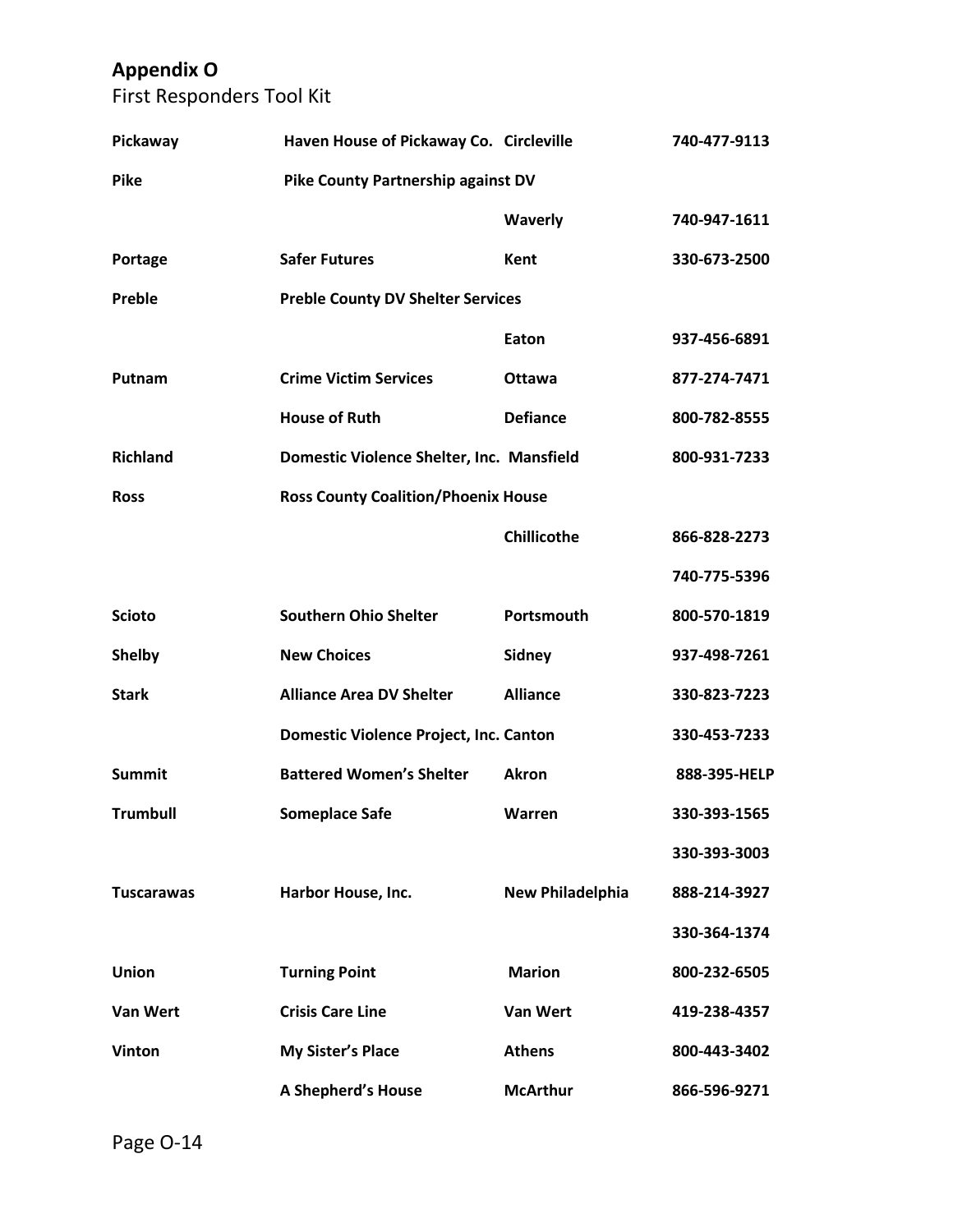First Responders Tool Kit

| Warren     | <b>Abuse &amp; Rape Crisis Shelter</b> | Lebanon              | 888-860-4084 |
|------------|----------------------------------------|----------------------|--------------|
| Washington | EVE, Inc.                              | <b>Marietta</b>      | 800-974-3111 |
| Wayne      | <b>Every Woman's House</b>             | Wooster              | 800-686-1122 |
| Williams   | <b>House of Ruth</b>                   | <b>Defiance</b>      | 800-782-8555 |
|            | Sarah's House                          | <b>Bryan</b>         | 419-636-7272 |
|            | <b>Women &amp; Family Services</b>     | <b>Defiance</b>      | 800-782-4906 |
| Wood       | <b>VITAL</b>                           | Perrysburg           | 800-472-9411 |
|            |                                        |                      | 419-352-1545 |
|            | <b>Cocoon Shelter</b>                  | <b>Bowling Green</b> | 800-472-9411 |
| Wyandot    | <b>Turning Point</b>                   | <b>Marion</b>        | 800-232-6506 |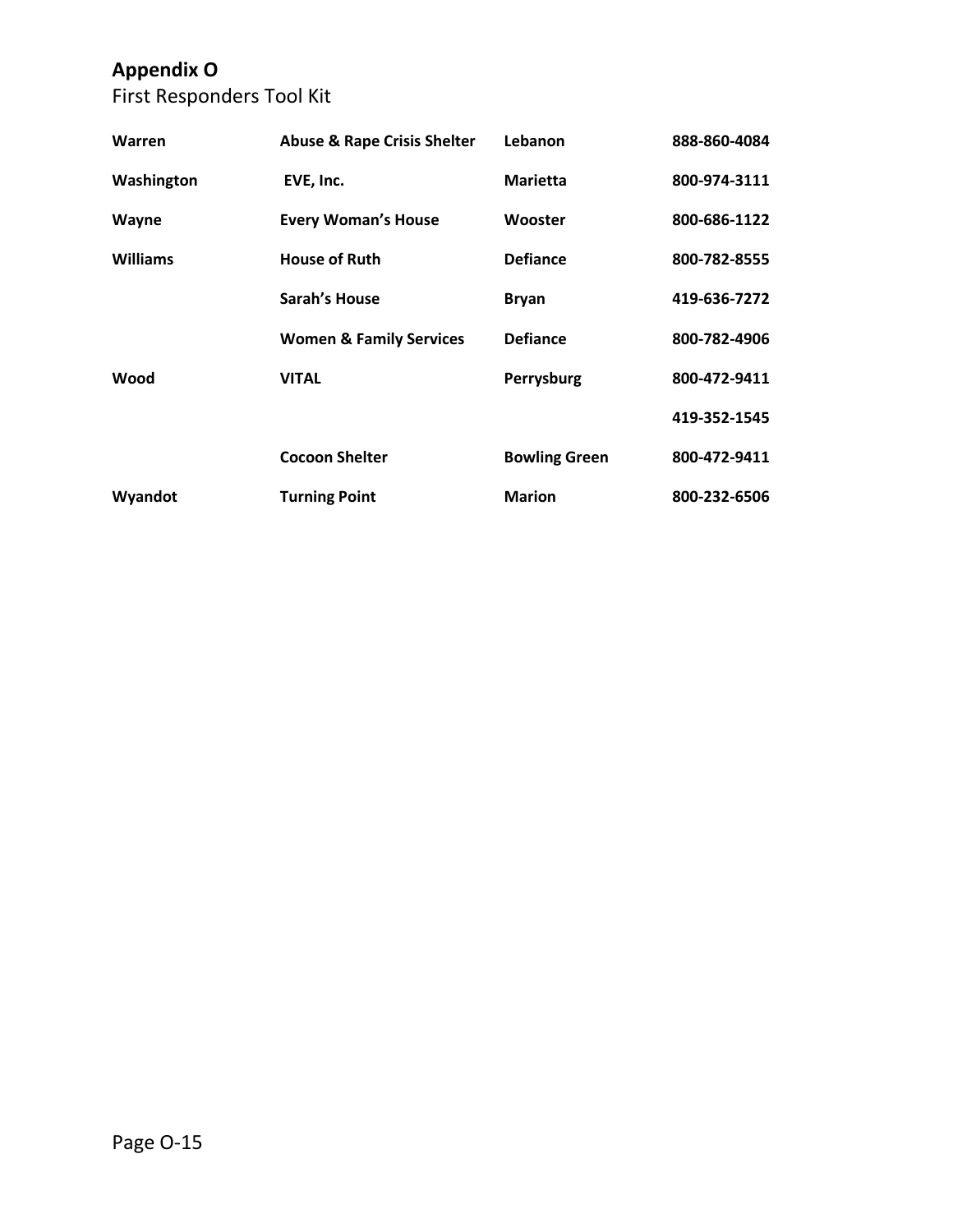First Responders Tool Kit

### **OTHER TYPES OF AGENCIES AND SERVICES THAT MAY BE HELPFUL**

*Information adapted from [https://jfs.ohio.gov/RFP/R89170838/Apendix\\_A\\_ODVN\\_toolkit.pdf.](https://jfs.ohio.gov/RFP/R89170838/Apendix_A_ODVN_toolkit.pdf)* 

| <b>Category</b>                            | <b>Service</b>                                                                                                                                     |
|--------------------------------------------|----------------------------------------------------------------------------------------------------------------------------------------------------|
| <b>Batterer Intervention Programs</b>      | Intervention services specifically for<br>batterers                                                                                                |
| Child Welfare/Child Protective Services    | Case management, child protective<br>services, investigation, possible<br>substitute care for children,<br>community resources and referrals       |
| Domestic Violence Non-Residential Programs | Advocacy, support groups,<br>resources, mental health services,<br>community referrals                                                             |
| <b>Domestic Violence Shelters</b>          | Temporary, safe housing                                                                                                                            |
| Law Enforcement                            | First responders to scene of an<br>incident                                                                                                        |
| Legal Aid                                  | Legal services for qualified parties                                                                                                               |
| Prosecutor's Office                        | Determines if there is sufficient/<br>probable cause to file charges of DV<br>and issues arrest warrant if this was<br>not done by law enforcement |
| <b>Sexual Assault Programs</b>             | 24-hour support, hospital advocacy,<br>counseling, support groups,<br>community referrals                                                          |
| Victim Assistance or Advocate              | Assistance for victims of crime<br>through the criminal court process                                                                              |